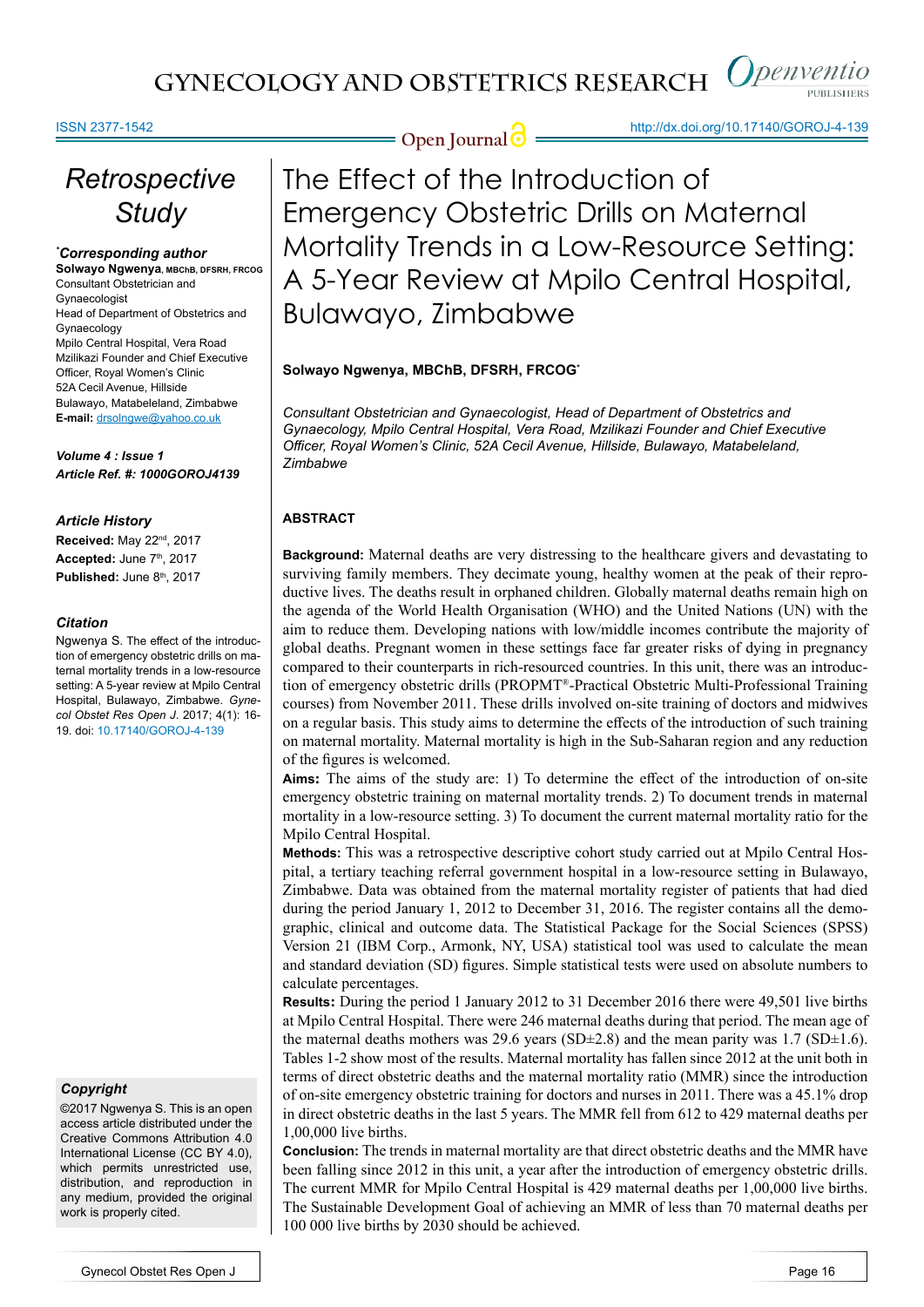**Open Journal**

ISSN 2377-1542 http://dx.doi.org/10.17140/GOROJ-4-139

nenventio

**KEY WORDS:** Maternal mortality; Maternal mortality ratio; Causes; Low-resource setting; Emergency obstetric drills; Mpilo Central Hospital.

**ABBREVIATIONS:** LSCS: Lower Segment Caesarean Section; NVD: Normal Vaginal Delivery; BID: Brought In Dead: WHO: World Health Organisation; UN: United Nations; MMR: Maternal Mortality Ratio; PROPMT®: Practical Obstetric Multi-Professional Training; HIV: Human Immunodeficiency Virus; AIDS: Aquired Immunodeficiency Syndrome.

#### **INTRODUCTION**

Maternal deaths are very distressing to the healthcare givers and very devastating to surviving family members. They decimate young, healthy women at the peak of their reproductive lives. The deaths result in orphaned children. Globally maternal deaths remain high on the agenda of the World Health Organisation (WHO) and the United Nations (UN) with the ambitious aim to reduce them. Developing nations with low/middle incomes contribute the majority of global deaths. Pregnant women in these settings face far greater risks of dying in pregnancy compared to their counterparts in rich-resourced countries.

Maternal deaths are classified as direct obstetric deaths and indirect obstetric deaths. Direct obstetric deaths are defined as those that are due the complications of pregnancy (pregnancy, labor and puerperium), from interventions, omissions, incorrect treatment or a chain of events resulting from any of these. Indirect obstetric deaths were those resulting from previous existing disease that developed during pregnancy and which was not due to direct obstetric causes, but which was worsened by the physiologic effects of pregnancy. Three-quarters of maternal deaths cases in low-resourced countries are due to direct obstetric deaths.

The UN Millenium Development Goal 5 calls for a 75% reduction in the maternal mortality ratio (MMR) between 1990-2015. The Sustainable Development Goal aims for less than 70 maternal deaths per 100 000 live births globally by 2030. Globally the MMR fell from 385 deaths per 1,00,000 live births in 1990 to 216 in 2015 corresponding to a relative decline of 43.9% with  $3.03,000$  maternal deaths worldwide in  $2015$ .<sup>1</sup> The appropriate global lifetime risk of a maternal death fell considerably from 1:73 to 1:180 of 2015.<sup>2</sup> A woman in Sub-Saharan Africa has a lifetime risk of maternal death of 1 in 39 compared with around 1 in 10,000 in industrialized countries.<sup>3</sup> The MMR remains the highest in Sub-Saharan region at between 450-500 maternal deaths per 1,00,000 live births.<sup>4,5</sup>

Developing countries accounted for approximately 99% of global maternal deaths in 2015 with Sub-Saharan Africa alone accounting for roughly 66%[.2](#page-2-1) In 2007 the MMR for Zimbabwe was 725 maternal deaths per 1,00,000 live births.<sup>[6](#page-3-2)</sup> The MMR for this unit has not been documented before in the

literature. In a similar low-resource setting in a Nigerian hospital it was found to be 645 maternal deaths per  $1,00,000$  live births<sup>7</sup> and 438 maternal deaths per 10,000 live births in a Ugandan hospital.<sup>[8](#page-3-4)</sup>

The global causes of maternal mortality are haemorrhage, hypertensive disorders and sepsis, which account for more than half of the global deaths.<sup>9</sup> In Sub-Saharan region, AIDS-related deaths also contribute a significant portion and efforts to eliminate them are being done.<sup>10</sup>

#### **METHODS**

This was a retrospective descriptive cohort study carried out at Mpilo Central Hospital, a tertiary teaching referral government hospital in a low-resource setting in Bulawayo, Zimbabwe. The PROMPT® involved regular on-site training for doctors and midwives 3 or 4 times. It also involved placing clearly labelled and regularly stocked boxes in the labour ward. These boxes were for the common obstetric emergencies like postpartum hemorrhage (PPH). The Ethics Committee at Mpilo Central Hospital gave a waiver for retrospective and non-intervention studies to go ahead in the institution as long as the data remained anonymous. No ethical issues arose during the study as all the data were anonymous. No patient consent was necessary. Minutes of the Committee's inaugural meeting held on the 13<sup>th</sup> October 2016 set out the requirements of all the studies at the institution.

Data was obtained from the maternal mortality register of patients that had died in the period January 1, 2012 to December 31, 2016. The register contains all the demographic, clinical and outcome data. The Statistical Package for the Social Sciences (SPSS) Version 21 (IBM Corp., Armonk, NY, USA) statistical tool was used to calculate the mean and standard deviation (SD) figures. Simple statistical tests were used on absolute numbers to calculate percentages.

#### **RESULTS**

During the period 1 January 2012 to 31 December 2016 there were 49,501 live births at Mpilo Central Hospital. There were 246 maternal deaths during that period. The mean age of the maternal deaths mothers was 29.6 years (SD±2.8) and the mean parity was 1.7 (SD±1.6). Tables 1-2 show most of the results.

Maternal mortality has fallen since 2012 at the unit both in terms of direct obstetric deaths and the MMR. There were 60 maternal deaths recorded in 2012 and 39 maternal deaths by 2016. There was a 45.1% reduction in direct obstetric death figures. The MMR fell from 612 to 429 maternal deaths per 1,00, 000 live births.

Direct obstetric deaths constituted 80.5% of the total maternal deaths, indirect obstetric deaths 17.5% and 2.0% were of unknown causes. The direct maternal deaths fell to 71.8% at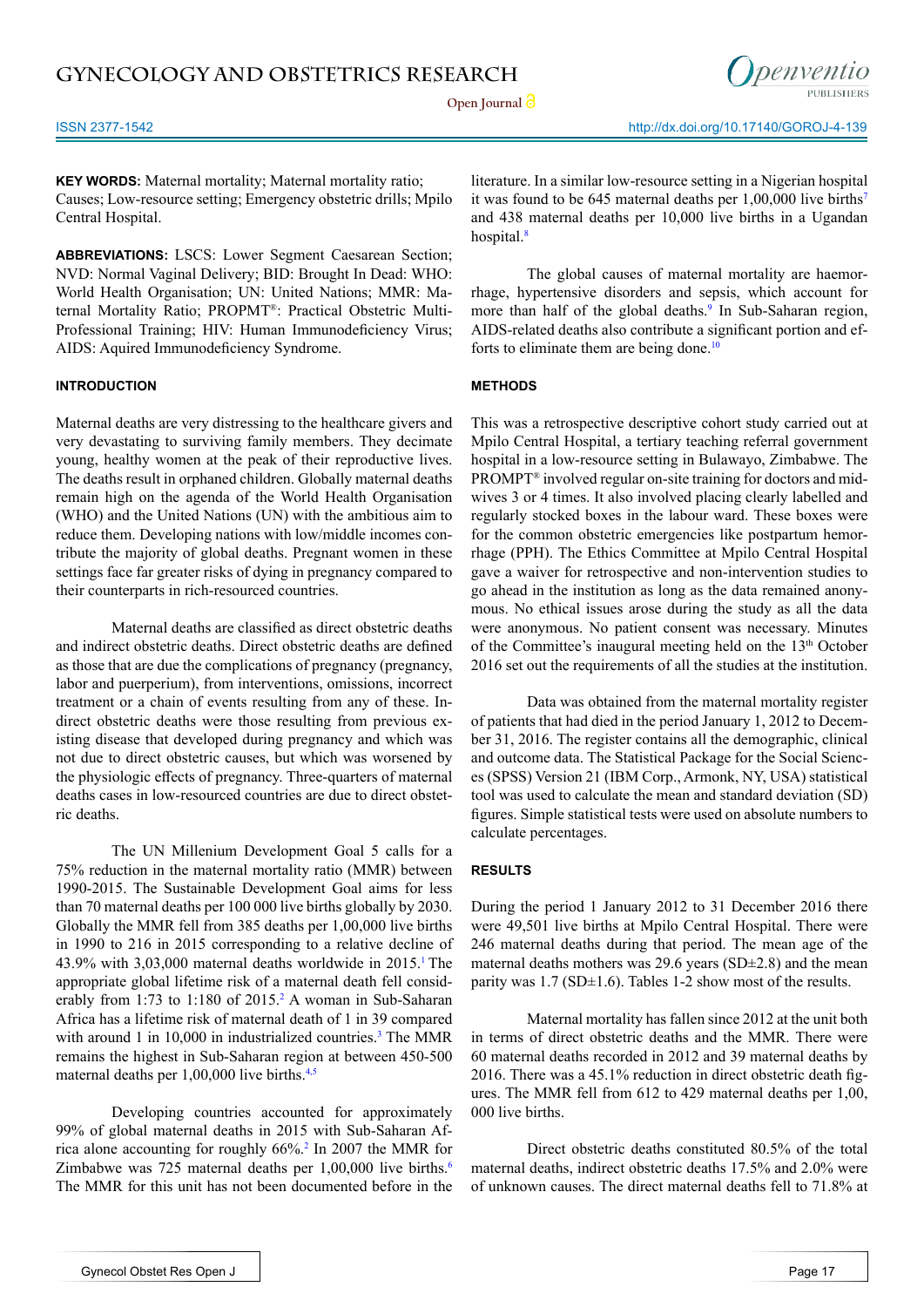# **GYNECOLOGY AND OBSTETRICS RESEARCH**



**Open Journal**

ISSN 2377-1542 http://dx.doi.org/10.17140/GOROJ-4-139

| <b>Table 1: Trends in Maternal Mortality.</b> |             |                        |                        |  |  |
|-----------------------------------------------|-------------|------------------------|------------------------|--|--|
| Year                                          | Live births | <b>Maternal deaths</b> | MMR/100000 live births |  |  |
| 2012                                          | 9800        | 60                     | 612                    |  |  |
| 2013                                          | 11198       | 52                     | 464                    |  |  |
| 2014                                          | 10411       | 50                     | 480                    |  |  |
| 2015                                          | 9008        | 45                     | 500                    |  |  |
| 2016                                          | 9084        | 39                     | 429                    |  |  |
| Totals                                        | 49501       | 246                    | 497                    |  |  |

| <b>Table 2:</b> Trends in Direct and Indirect Obstetric Deaths. |                        |                            |                              |                |  |
|-----------------------------------------------------------------|------------------------|----------------------------|------------------------------|----------------|--|
| Year                                                            | <b>Maternal deaths</b> | Direct obstetric<br>deaths | Indirect obstetric<br>deaths | <b>Unknown</b> |  |
| 2012                                                            | 60                     | 51 (85.0%)                 | 8(15%)                       | 0              |  |
| 2013                                                            | 52                     | 42 (80.8%)                 | 9(17.3%)                     | $1(1.9\%)$     |  |
| 2013                                                            | 50                     | 43 (86.0%)                 | $6(14.0\%)$                  | $\Omega$       |  |
| 2015                                                            | 45                     | 34 (75.6%)                 | 10 (22.2%)                   | 3(6.7%)        |  |
| 2016                                                            | 39                     | 28 (71.8%)                 | 10 (25.6%)                   | 1(2.6%)        |  |
| Totals                                                          | 246                    | 198 (80.5%)                | 43 (17.5%)                   | $5(2.0\%)$     |  |

the end of the study.

#### **DISCUSSION**

Maternal mortality trends showed encouraging statistics. There has been a 45.1% reduction in direct obstetric deaths since the introduction of on-site emergency training for doctors and nurses in the unit. There has been a sustained fall in the MMR since 2012 from the high of 612 maternal deaths per 1,00,000 live births to 429 maternal deaths per 1,00,000 live births by 2016. This is a reduction of 29.9%. The current MMR is slightly similar to figures from a similar hospital in Nigeria (465) and Uganda (438). The current MMR for the unit is below the 450- 500 maternal deaths per 1,00,000 live births recorded for the Sub-Saharan Africa region. The falling trends in maternal mortality are in keeping with the recorded fall in global maternal death figures.

The introduction of regular obstetric drills, $11,12$  is associated with quality improvements. Regular audits and account-ability<sup>[13](#page-3-8)</sup> for each and every poor perinatal outcome may also help improve outcomes. Routinely collected obstetric data could help in monitoring and guide quality improvement.<sup>[14,15](#page-3-9)</sup>

Priorities in reducing the mortality burden are provision of safe caesarean section, prevention of sepsis and appropriate care of women in labour.<sup>16</sup> The association between unbooked mothers and poor outcomes was found in this study with 76% of maternal deaths being unbooked. Antenatal care should be a universal norm for all pregnant women if we are to tackle the problems of global maternal deaths.

#### **CONCLUSION**

The trends in maternal mortality show that direct obstetric deaths and MMR have been falling since the introduction of onsite emergency obstetric training. This is in keeping with global trends in maternal mortality. Direct obstetric deaths fell by 45.1%. The current MMR for Mpilo Central Hospital is 429 maternal deaths per 1,00,000 live births, similar to figures reported in the literature of similar hospital in low-resource settings.

More efforts should be applied to reduce these maternal death figures further. The goal of achieving an MMR of less than 70 maternal deaths per 1,00,000 live births by 2030 should be achieved. The provision of universal antenatal care with accessible and affordable healthcare facilities would go a long ways in helping pregnant women fulfill their reproductive rights without having to die to achieve this right. Young pregnant women are still dying of preventable direct obstetric causes that are largely preventable as seen in rich-resourced countries.

#### **DECLARATIONS**

**DISCLOSURE:** The author reports no conflict of interest in this work.

**FUNDING:** Nil.

#### **ACKNOWLEDGEMENTS**: Nil.

#### **REFERENCES**

<span id="page-2-0"></span>1. Alkema L, Chou D, Hogan D, et al. Global, regional, and national levels and trends in maternal mortality between 1990 and 2015, with scenario-based projections to 2030: A systematic analysis by the UN Maternal Mortality Estimation Inter-Agency Group. *Lancet*. 2016; 387(10017): 462-474. doi: [10.1016/](http://dx.doi.org/10.1016/S0140-6736%2815%2900838-7) [S0140-6736\(15\)00838-7](http://dx.doi.org/10.1016/S0140-6736%2815%2900838-7)

<span id="page-2-1"></span>2. Trends in maternal mortality 1990 to 2015. WHO, UNICEF, UNFPA, World Bank and the United Nations Population Divi-